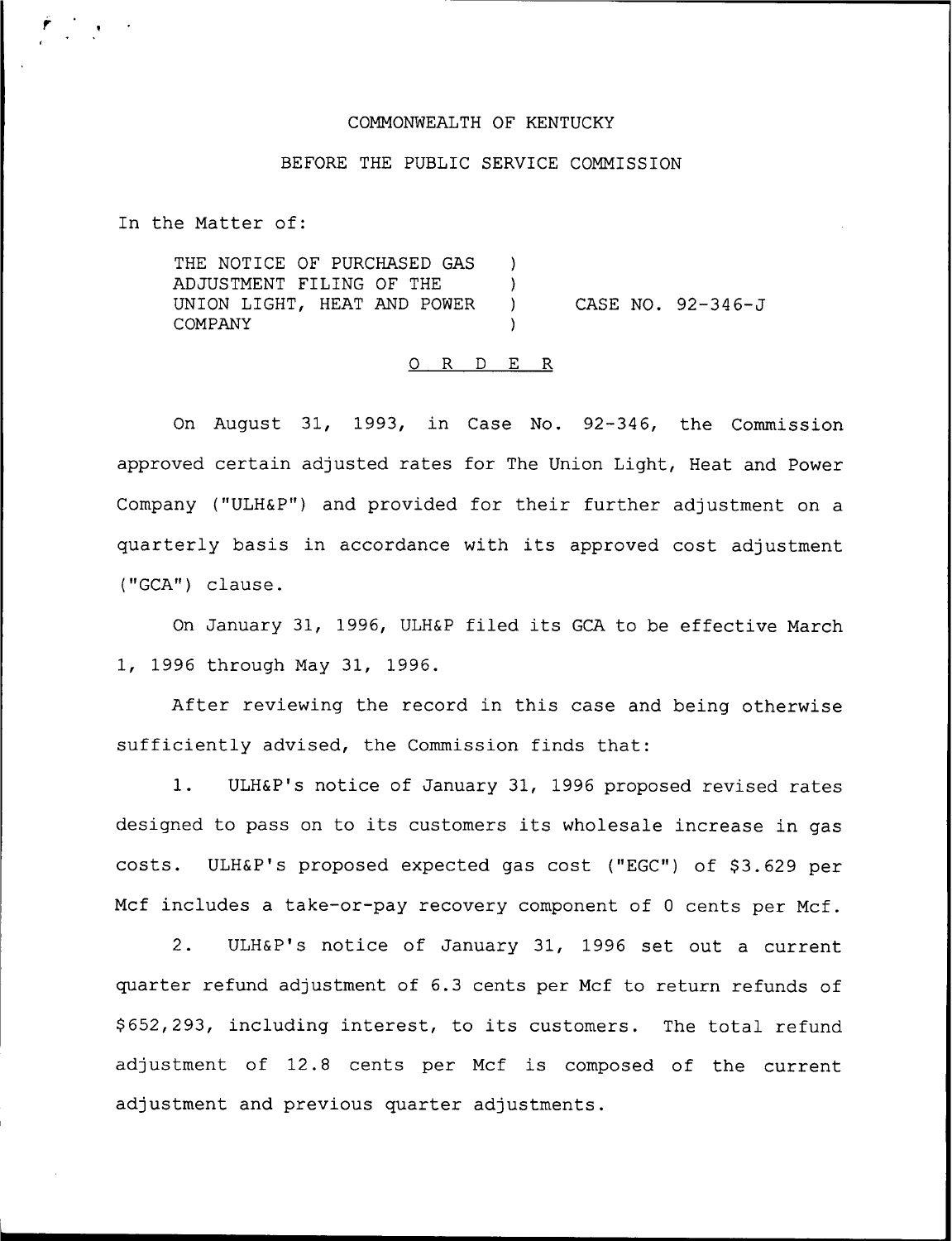3. ULH&P's notice of January 31, 1996 set out a current quarter actual adjustment of 30.3 cents per Mcf to collect underrecovered gas cost from September, October, and November 1995. The proposed total actual adjustment of (25.5) cents per Mcf reflects the current under-collection, as well as under- and overcollections from three previous quarters.

4. ULH&P's notice of January 31, 1996 set out a current quarter balancing adjustment of 1.3 cents per Mcf to reconcile variances from previous actual, refund, and balance adjustments. The total balance adjustment of (6.6) cents per Mcf reflects the current, as well as the three previous, balance adjustments.

5. ULH&P proposed a Firm Standby Rate of \$2.542 per Mcf and an Interruptible Standby Rate of \$1.058 per Mcf.

6. The combined effect of the above adjustments is ULH&P's gas cost recovery rate ("GCR") of \$3.180 per Mcf, 9.30 cents per Mcf more than the previously authorized rate.

7. ULH&P's adjustment in rates contained in the Appendix to this Order is fair, just, and reasonable, in the public interest, and should be approved effective with bills rendered on and after March 1, 1996.

 $-2-$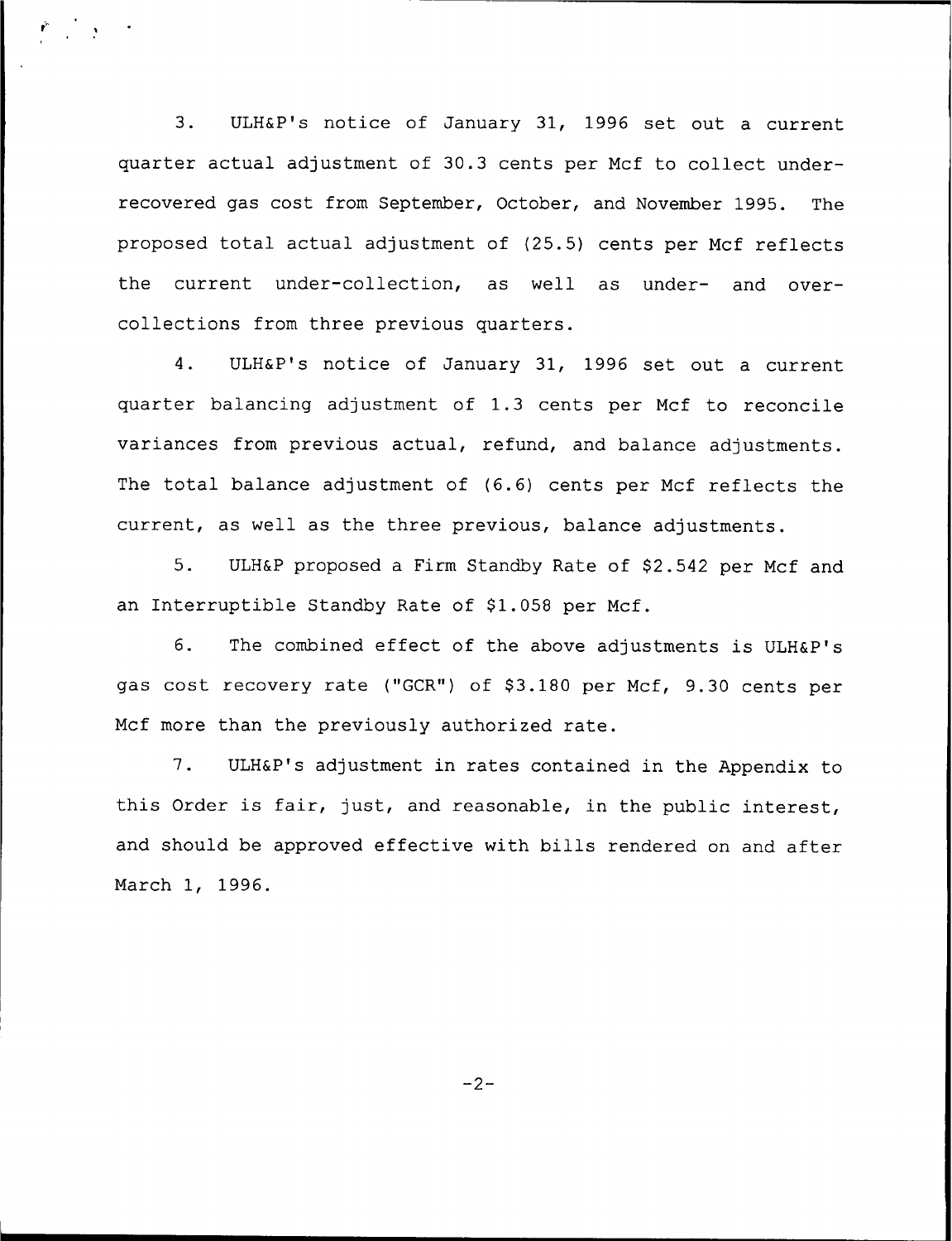IT IS THEREFORE ORDERED that:

1. The rates in the Appendix, attached hereto and incorporated herein, are fair, just, and reasonable and are authorized to be effective with bills rendered on and after March 1, 1996.

2. Within 30 days of the date of this Order, ULH&P shall file with this Commission its revised tariffs setting out the rates authorized herein.

Done at Frankfort, Kentucky, this 22nd day of February, 1996.

PUBLIC SERVICE COMMISSION

 $Chafrman$ 

 $\mathcal{L}_{\text{vice} \text{ChaTrma}}$ 

Commi

ATTEST:

Executive Director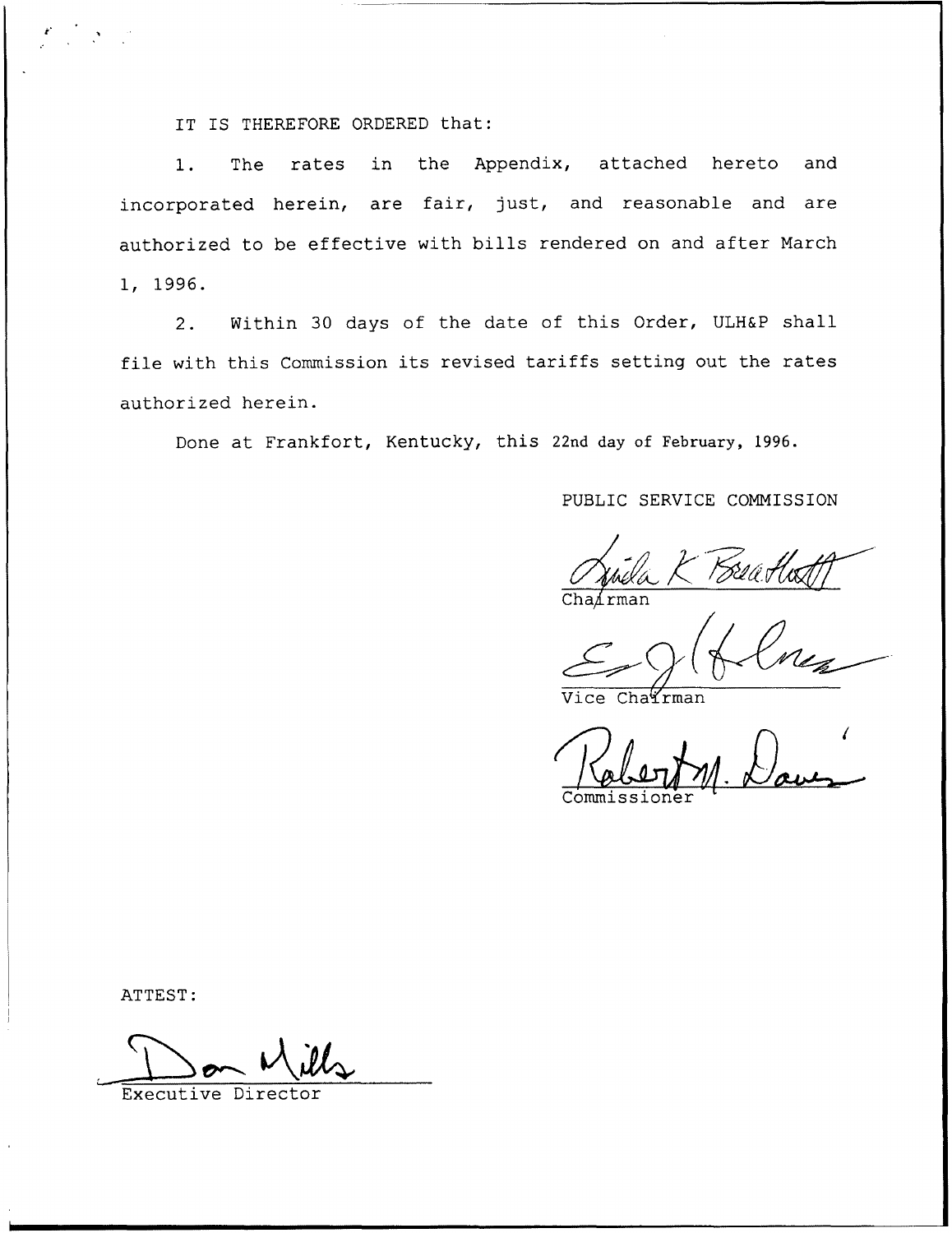#### APPENDIX

APPENDIX TO AN ORDER OF THE KENTUCKY PUBLIC SERVICE COMMISSION IN CASE NO. 92-34 6-J DATED FEBRUARY 22, 1996.

The following rates and charges are prescribed for the customers served by The Union Light, Heat and Power Company. All other rates and charges not specifically mentioned herein shall remain the same as those in effect under authority of this Commission prior to the date of this Order.

## GAS SERVICE RATES

#### RATE

## RESIDENTIAL SERVICE

|                                          | Base |  | Cost                                     |  | Total       |  |  |
|------------------------------------------|------|--|------------------------------------------|--|-------------|--|--|
|                                          | Rate |  | Adjustment                               |  | <u>Rate</u> |  |  |
| Commodity Charge for<br>All CCF Consumed |      |  | 22.02¢ plus 31.80¢ equals 53.82¢ per CCF |  |             |  |  |

# RATE GS GENERAL SERVICE

|      | Gas        |       |
|------|------------|-------|
| Base | Cost       | Total |
| Rate | Adjustment | Rate  |

Gas

Commodity Charge for<br>All CCF Consumed

 $C = \frac{1}{2}$  ,  $C = \frac{1}{2}$ 

20.07¢ plus 31.80¢ equals 51.87¢ per CCF